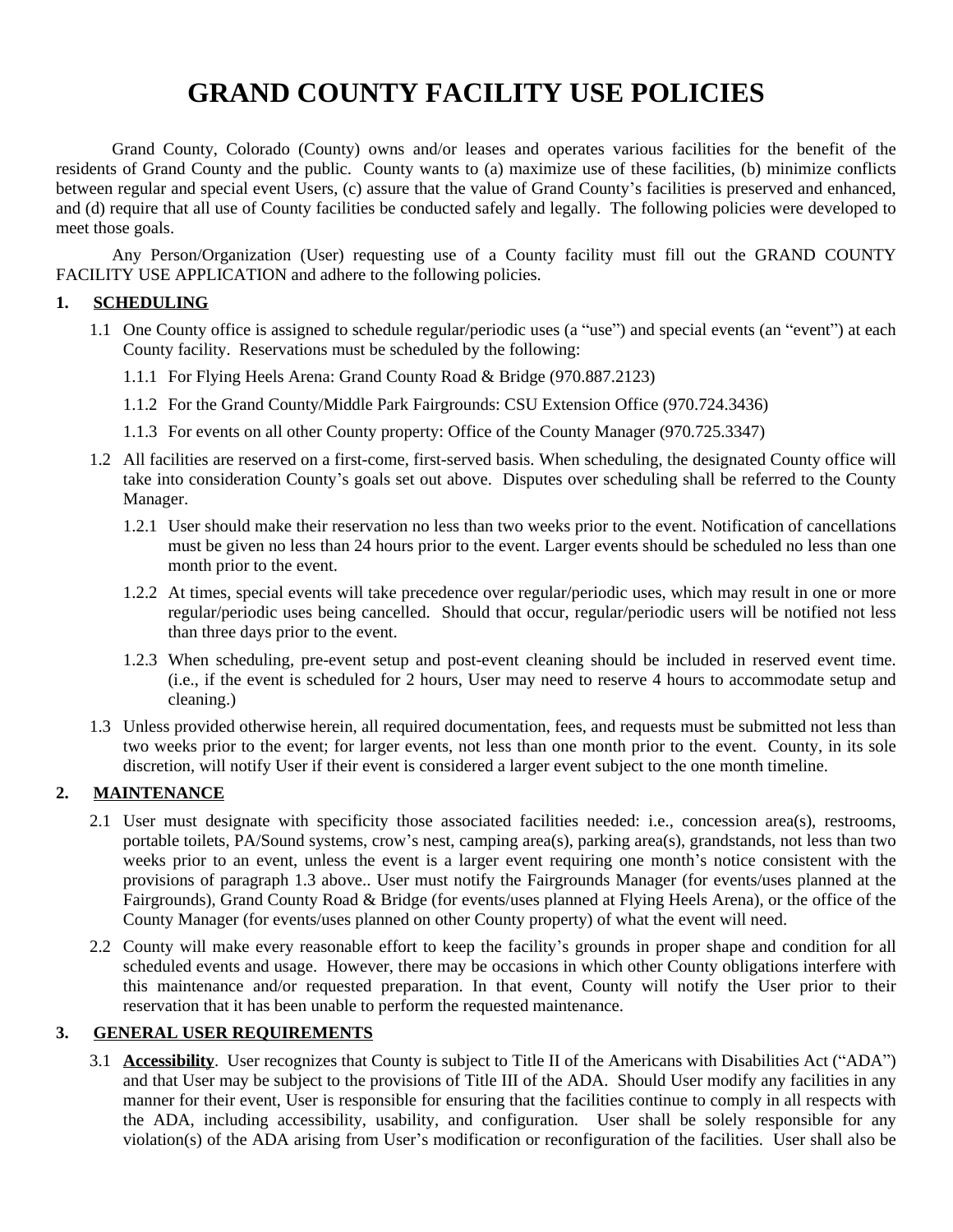solely responsible for providing auxiliary aids and services that are ancillary to their event and for ensuring the policies, practices and procedures of the User's event are in compliance with the ADA.

- 3.2 **Approval**: Some events may require approval by the Grand County Board of County Commissioners.
- 3.3 **Camping**: General overnight camping is prohibited at County Facilities. Provided, however, that camping may be allowed at county-sponsored agricultural events and/or with an approved facility use application at the discretion of County.
- 3.4 **Catastrophic Damage to Facilities**. In the event the facility, or any part thereof, are damaged by water, fire, hail, or any other event outside the control of County such that the fulfillment of its obligations are impossible, then at its sole discretion, County may terminate any use agreement. In that event, User does hereby expressly release and discharge County and its agents and County expressly releases and discharges User and its agents from any and all demands, claims, actions, and causes of actions arising from any of the causes aforesaid and from User's occupation and use of any County facility or property..
- 3.5 **Damage to Facilities.** Upon termination of its use of any facility and/or County property, each User shall deliver to County the facility in as good condition and repair as the same was found at the beginning of the User's event or other permitted use of any County facility or property, except for ordinary wear and tear. User shall not perform any act or allow any act to be performed before, during, or after the event that will in any way mark, deface, alter or injure any part of the facility. User is responsible for damage to the facility during their event or other use and shall forfeit any deposits up to and equal to the cost of damages. If the actual cost of damages exceeds the deposit amount, User shall promptly remit to County the balance due to repair or replace any items damaged during the course of the event or as a result of the event.
- 3.6 **Deposit/Use Fee**. User is required to submit a damage deposit and non-refundable use fee to County. After the event, County will inspect the facility to determine any (i) damages in excess of normal wear and tear and/or (ii) failure of any User to meet its cleanup obligations. County shall return User's deposit, less any deductions, after completion of the inspection. If County deducts any sums from a User's deposit, then County shall provide an itemized statement accounting for such deductions and return any remaining deposit. See the GRAND COUNTY FACILITY USE RATE SCHEDULE for Deposit/Use Fee rates.
	- 3.6.1 **Waivers.** Grand County Facilities may be offered to community groups, non-profit entities, and governmental agencies at a reduced rate.
		- 3.6.1.1 Use Fee waived: Use fees will be waived for community groups, non-profit entities, and
			- governmental agencies who are utilizing the facility for any of the following:
			- 1. hosting an educational or charitable event that is free of charge to attendees
			- 2. hosting business/safety meetings
			- 3. County sponsored events
		- 3.6.1.2 Deposit waived: Deposits will be waived for the following events:
			- 1. County sponsored events

2. Events which have a written agreement with Grand County allowing the use of a Grand County facility

3. Community groups, non-profit entities, and governmental agencies hosting business/safety meetings

- 3.6.1.3 Events will not qualify for a fee or deposit waiver, except with the express permission of the Board of County Commissioners, if any of the following applies: the event includes alcohol, live animals, or weapons; the event is intended to raise funds for the entity using the facility; or the event has greater than 50 participants/attendees.
- 3.7 **Disputes/Venue/Jurisdiction.** User acknowledges that should any dispute arise relating to use of County facilities, including alleged violations of these Policies, , and suit be deemed necessary by either party, that venue for such action shall lie only in the District Court in and for the County of Grand, Colorado. Furthermore, all disputes shall be determined pursuant to the internal laws of the State of Colorado without regard to any statute or rule of law specifying a different choice of law.
- 3.8 **Exclusive/Non-Exclusive Use of Facility**. County reserves the right for its authorized representatives and other Users to enter the facility at any time and on any occasion as long as it does not interfere with such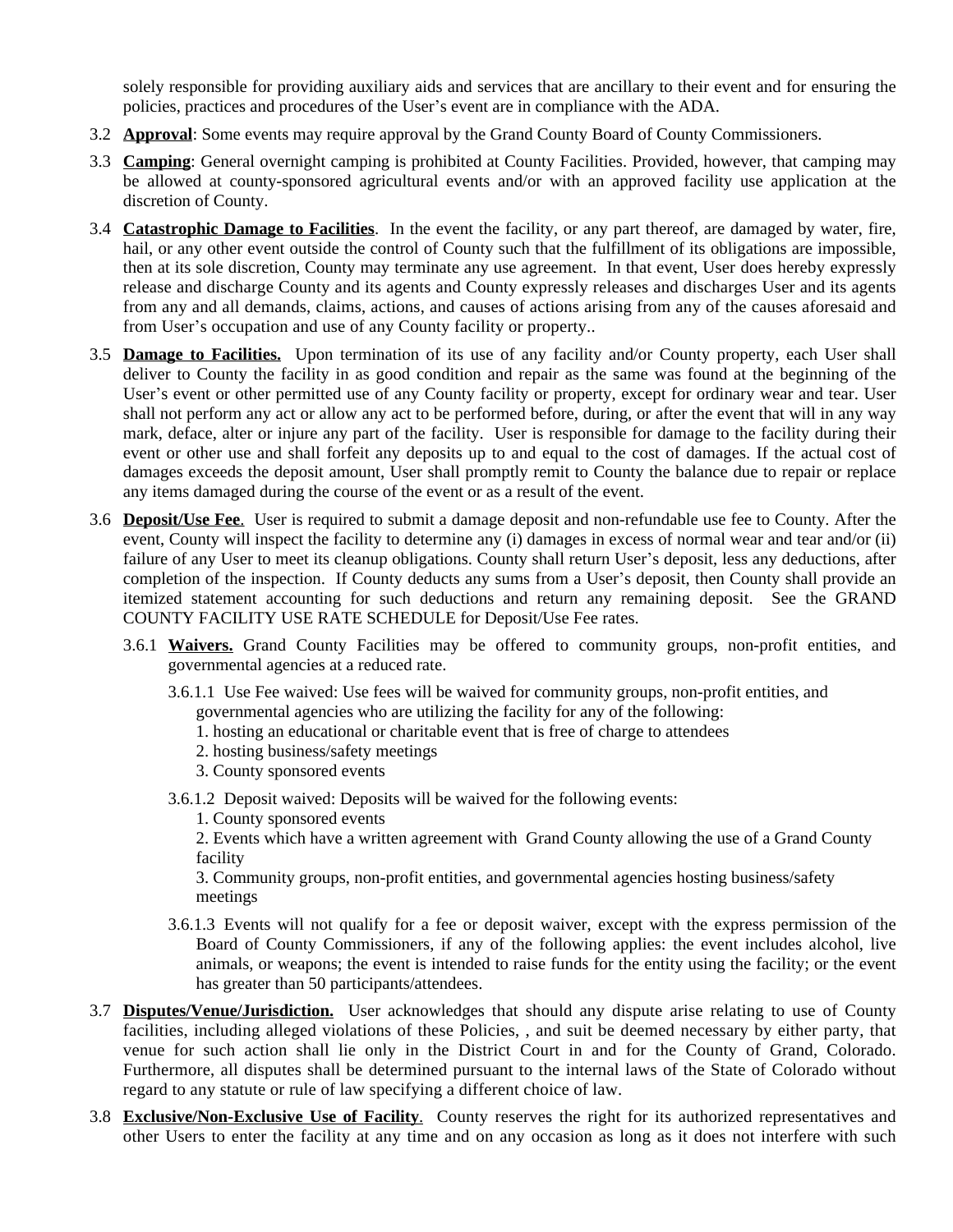User's event. By agreement with County, some uses will be exclusive to a particular User; other uses may be shared, or non-exclusive, to a particular User. If an event is non-exclusive, then each User shall cooperate with the simultaneous uses by other Users and shall not interfere with the use of the facility by others. User shall use the facility for the purpose of setting up for, conducting, and cleaning up after their planned event and for no other purpose.

- 3.9 **Holdover.** In the event any portion of the facility is not vacated by User within 3 days after a special event or within thirty (30) days after completion of a regular/periodic use, then, at User's expense, County may remove from the facility all goods, merchandise, equipment and property of any other kind or description that remains. In that event, Grand County shall not be liable for any damage to or loss of such goods, merchandise, equipment or property sustained during either the removal or storage of same. Any property left at the facility after the days set forth in this Paragraph shall be deemed abandoned and shall become the property of County.
- 3.10 **Inspection**. User represents that they have inspected the facility requested and accept the facility, and the condition thereof, as adequate for User's purposes for their event and to meet User's obligations under the Americans with Disabilities Act. Grand County, its agents, employees, officials and other authorized representatives may inspect the facility at any time so long as such inspection does not unreasonably interfere with User's uses/events. User acknowledges County's right to inspect the facility at any time and County's authority, but not the duty, to eject any objectionable person or persons from the facility. User waives any and all claims for damages against County, its employees, officials, agents and other authorized representatives, resulting from County's exercise of this authority provided that User shall have no liability for any such acts taken by County. County shall inspect the facility prior to the date and time the User will occupy the facility, and after the date and time the User vacates the facility.
- 3.11 **Legal and Safe Use of Facilities.** County will make every reasonable effort to ensure that as of the time User takes possession of the facility that the facility will be in good and safe condition. User shall use and occupy the facility in a safe and careful manner and shall strictly adhere to all applicable county, municipal, State and Federal laws, rules and regulations and all other rules and regulations prescribed by the Grand County Sheriff's Department, the local police department and other governmental authorities.
- 3.12 **Monitoring.** User shall permit County and any other governmental agency authorized by law, or their authorized designee, to monitor and/or audit all activities conducted by User at the facility. All such monitoring shall be performed in a manner so as to not unreasonably interfere with User's use of the facility.
- 3.13 **Nondiscrimination**. User *shall not* discriminate against any person in any manner based on race, ethnicity, color, national origin, religion, age, gender, marital status, political affiliation or belief, sexual orientation, handicap, or Acquired Immune Deficiency Syndrome (AIDS) or AIDS-related conditions. User shall also comply with any and all laws prohibiting discrimination. Further, User shall not exclude from participation in the event or in any manner discriminate against any qualified individual with a disability except where such disability prevents such individual from meeting bona fide qualifications for safe participation in the event. User shall take all necessary affirmative steps, as required by 45 CFR  $\S 92.36(e)$ , Colorado Executive Orders D0055 87 and D0005 94 and State Procurement Rules, to assure that small and minority businesses and women's business enterprises are used, when possible, as sources of supplies, equipment, construction and services necessary to perform User's obligations relative to their event.
- 3.14 **No Other Relationship Created**. The relationship created between County and User is only a site rental/utilization agreement and does not constitute the creation of a partnership, joint-venture, agency or landlord and tenant relationship. No User nor its agents nor employees shall be or be deemed to be employees or agents of County. No User nor its agents nor employees are entitled to unemployment insurance benefits of County. Neither User nor its agents nor employees has any authority, express or implied, to bind County to any agreement, liability or understanding whatsoever.
- 3.15 **Release Required of Participants.** User may be required to obtain valid participant Waivers, Release and Assumption of Risk (Release) protecting County, its employees, agents, officials and officers not later than 2 weeks prior to the planned event. If so required, User shall retain such Releases for at least 6 years after the event and, upon request, shall provide to County either the original or a copy of every waiver executed by each participant.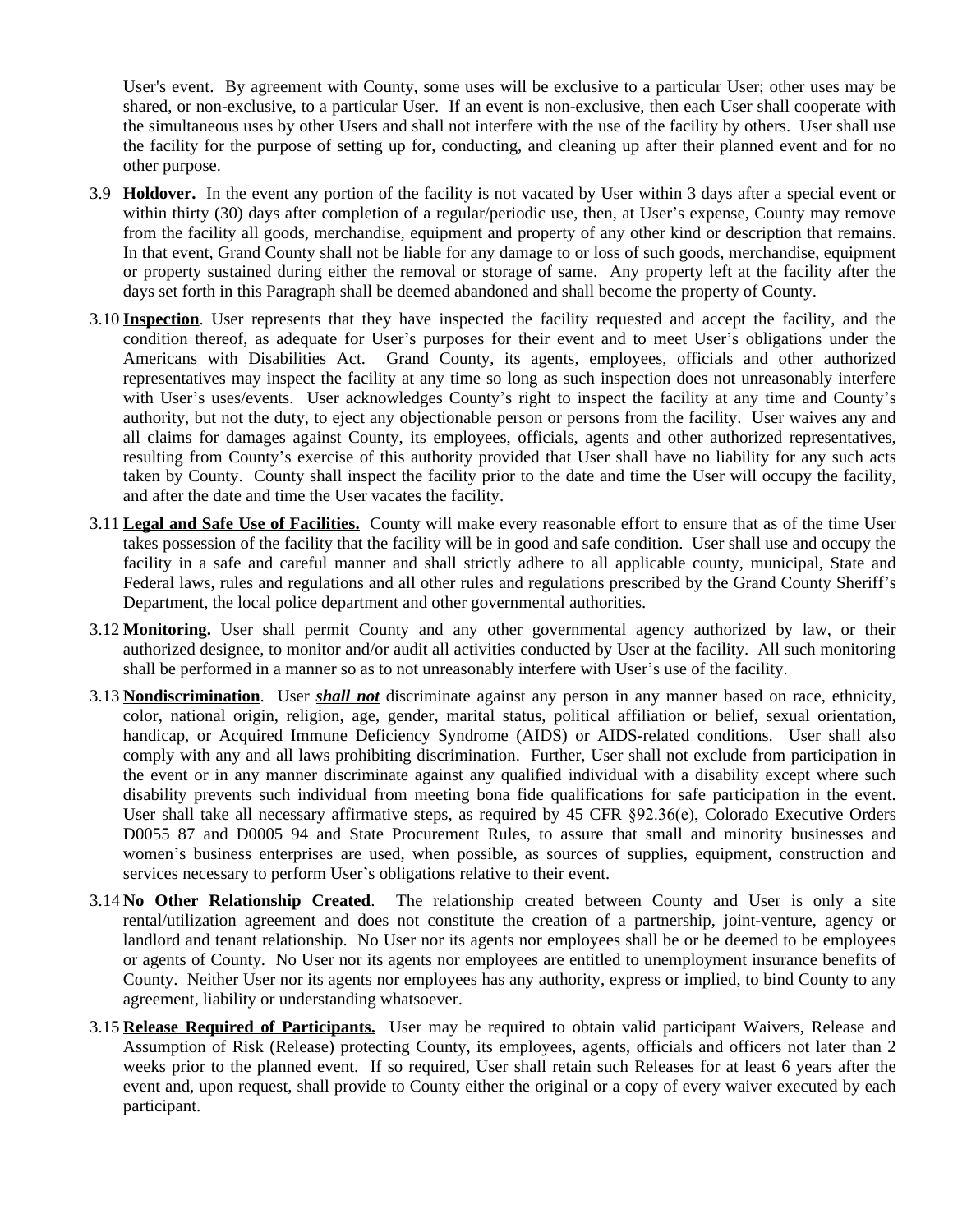- 3.16 **Safety and Security.** User is responsible for determining and meeting security and safety requirements (i.e., crowd control off-duty officers, EMS personnel, ambulance presence, etc.). User is also responsible for initiating, maintaining, and supervising all safety and security precautions and programs in connection with their use of the facility. All Users of County facilities must fully comply with all requirements of the Occupational Safety and Health Act (OSHA), and any other pertinent rules or regulations. User shall take all reasonable safety precautions and shall provide all reasonable protection to prevent personal injury and property damage or loss to: all persons attending and participating in the event, User's employees, agents and other persons involved in the event, County's employees, agents and other persons involved in the event, or otherwise; and County's facilities, materials and equipment present or used during the event.
- 3.17 **Sales Taxes:** User shall comply with all regulations of the State of Colorado Department of Revenue, including Retail Sales Tax Returns, Special Event Licenses, etc. Sales taxes shall be collected and remitted to applicable jurisdictions as required by law. Periodic-use Users must comply with all requirements of the Colorado Department of Revenue including (i) registration and standard retail sales license (Colorado Business Registration, form CR100), (ii) collection of all required taxes, (iii) timely filing of all necessary periodic tax reports, and (iv) timely remittance of all taxes required to be collected. Sales taxes shall be collected and remitted to applicable jurisdictions as required by law.
- 3.18 **User Qualified/Certified/In Good Standing.** Not less than two weeks prior to the planned event, User must have in effect all necessary licenses, certifications, approvals, insurance, etc. required to properly provide the services and/or supplies necessary to the event. All of User's employees and agents shall hold the required license or certification, if any, to perform their responsibilities for the planned event. Any revocation, withdrawal or nonrenewal of necessary licenses, certifications, approvals, insurance, etc. required for User to properly perform the planned event shall be grounds for Grand County to revoke User's use of the facility. If User is a legal entity (i.e., a general partnership, corporation, foreign corporation, limited liability company, limited liability partnership, etc.) then such User must be in good standing in the jurisdiction of its formation and be authorized to do business in the State of Colorado. Proof of such good standing and/or authorization to conduct business in Colorado shall be provided to County upon request.
- 3.19 **Timely Payment.** User shall promptly obtain all necessary permissions and pay to all third parties all royalty, license, copyright, trademark and patent fees related to their event, and such invoices and bills as are presented for services, supplies or other benefits rendered to User in connection with User's use of the facility. User shall pay when due all required taxes, including employment taxes and income tax withholdings and sales taxes related to the event. User shall also promptly pay all excise or license fees as applicable to the event and shall obtain all permits and licenses, whether County, Municipal, State or Federal, required for the event. Grand County may require proof of compliance with this section.
- 3.20 **Use Plan.** At least 2 weeks prior to the event, User may be required to submit to County for approval a detailed plan showing all setup, parking, traffic patterns, and other planned uses for the facility. A trash removal and Dust & Noise Control Plan may be required to minimize impacts on the adjacent neighborhood and/or surrounding properties.
- 3.21 **Utilities.** User may be responsible for identifying and purchasing, if necessary, sources of potable and/or nonpotable water sufficient for the planned event. County will make every reasonable effort to ensure that the water supply delivery system (if applicable) at the facility functions in adequate condition. User expressly waives any and all claims for compensation for any and all loss or damage sustained by reason of any defect, deficiency, failure or impairment of the water supply system or any of the utilities of the facility.
- 3.22 **Weapons/Fireworks/Liquor/Camping/Open Fires.** User shall not permit any weapons, fireworks, camping, liquor or open fires at the facility without the written permission of County.
	- 3.22.1Fireworks displays at the Middle Park Fairgrounds in Kremmling will require coordination with the Airport Supervisor and FAA no less than 60 days prior to event.
	- 3.22.2User shall not use the facility or any part thereof for the storage or sale of liquor unless properly licensed by the State of Colorado and local jurisdictions.
- 3.23 **Youth Activities**: All youth activities must have adult supervision.

## **4. INSURANCE**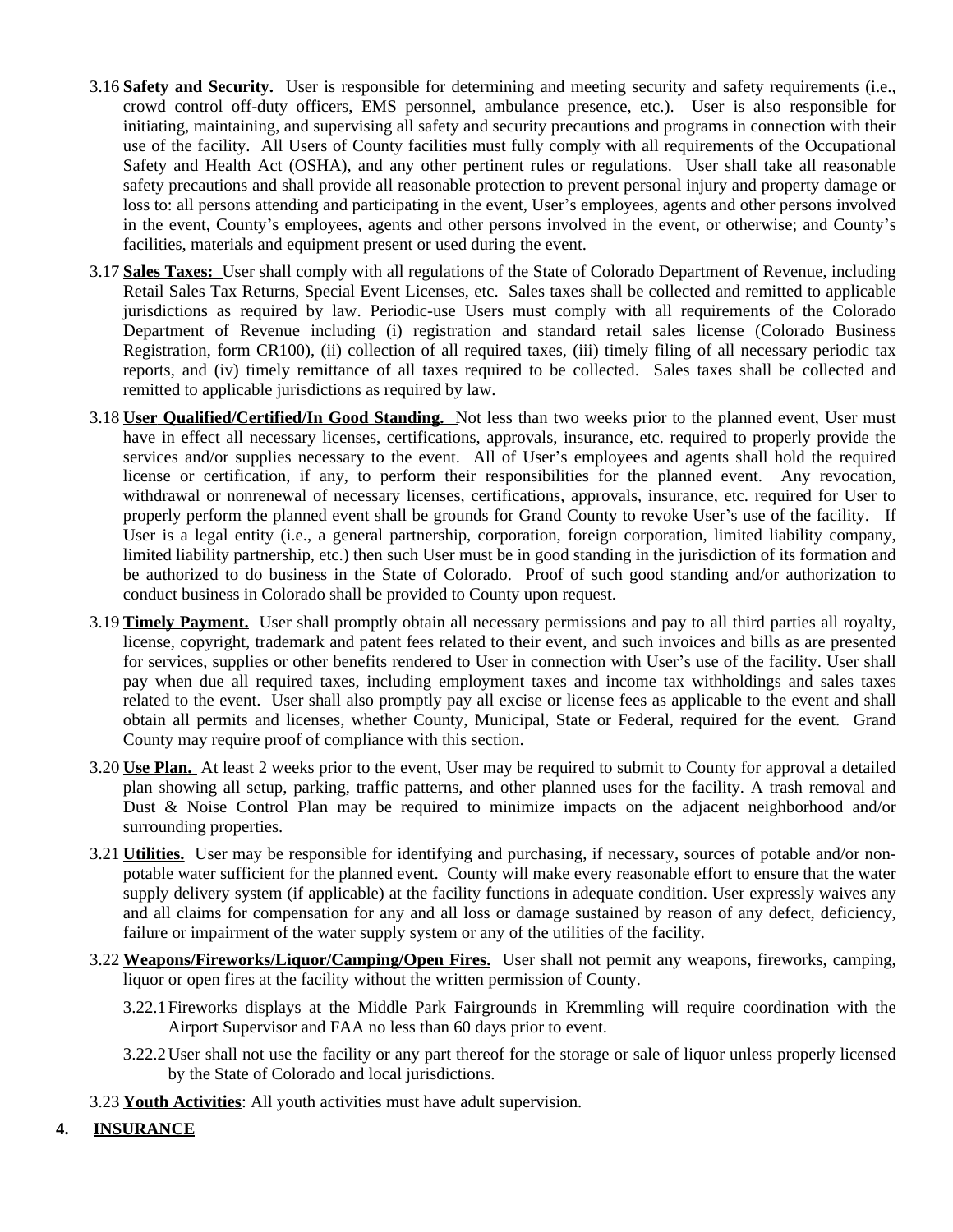- 4.1 **Insurance Requirement**. No individual or organization shall use facilities owned by County until all applicable insurance requirements are met. This pertains to all users without exception. If an individual or organization fails to comply with County's insurance requirements, County reserves the right to revoke User's use of the facility.
- 4.2 **Additional Liability Insurance Not Required for County-sponsored events.** The requirements of this Paragraph 4 do not apply to events which are sponsored by Grand County.
- 4.3 **Liability Insurance Requirements.** Insurance requirements are established at the sole discretion of Grand County and are based on the type of planned event.
	- 4.3.1 **Commercial Events/Uses.** User must provide to Grand County certificates evidencing insurance on an Acord 25-S form (or similar certificate of liability insurance) with Grand County identified as the Additional Insured and including the endorsement language shown below:

Grand County, its Board of County Commissioners, officers, officials, employees and agents are ADDITIONAL INSUREDS, as respects liability.

- 4.3.2 **Personal or Business Events/Uses**. At County's sole discretion, the insurance requirement may be met by timely submitting a Certificate of Insurance showing (a) User's currently effective renter's, homeowner's, ranchowner's or business liability insurance policy with limits meeting the requirements in section 4.4 and (b) such insurance policy will cover the planned event.
- 4.4 **Limits.** At the discretion of the County, the *minimum* insurance required is as follows:
	- 4.4.1 **Minimal risk:** *No insurance required*: Includes, by example, small business/safety meetings, book clubs, and funerals.
	- 4.4.2 **Low Risk:** *Minimum liability \$1,000,000*: Includes, by example, wedding/receptions, trade shows/exhibitions, award ceremonies, benefits, auctions, garden/flower shows, home shows, instructional classes, auto shows, livestock shows.
	- 4.4.3 **Medium Risk:** *Minimum liability \$2,000,000*: Includes, by example, concerts, carnivals, gymkhana, horse races, small rodeos, shooting competitions or practices.
	- 4.4.4 **High Risk:** *Minimum Liability \$5,000,000*: Includes, by example, circus, large rodeo, balloon rides, car derby.
- 4.5 **Public Entity Users.** If User is a "public entity" within the meaning of the Colorado Governmental Immunity Act, 24-10-101, et seq., C.R.S. as amended, then such User shall maintain such insurance, by commercial policy or self-insurance, as is necessary to meet User's liabilities under the Act.
- 4.6 **Safety/Liability**. These insurance coverages constitute the minimum requirement. Providing such insurance in no way lessens or limits the liability of User. User shall procure and maintain, at their own cost, any additional amounts of insurance that they believe, in their own judgment, may be necessary for its proper protection relative to the event. Further, safety precautions shall be exercised at all times for the protection of all persons and property. Safety provisions of all applicable rules, regulations and laws shall be observed and hazards arising from the activity shall be guarded against or eliminated in accordance with the highest standards of safety practices. All Users and subcontractors must fully comply with all requirements of the Occupational Safety and Health Act (OSHA), and any other pertinent laws, rules, and regulations.

## **5. INDEMNIFICATION**

5.1 User shall defend, indemnify and hold harmless County and its officials, officers, employees and agents from all costs, claims and expenses arising out of any liability or claim of liability for injury or damages to persons or property sustained or claimed to have been sustained by anyone whomsoever, by reason of User's operation, use or occupation of the facility, by User's presentation of, preparation for or cleanup after the event or by any act or omission of User or any of its agents, employees, guests, patrons or invitees related to the event and/or the facility. This indemnification shall not apply to third party claims against County to the extent that County is, or is determined to be, liable to such third party for such claims without regard to the involvement of User. It shall be a condition to liability that County promptly provide to User a copy of any summons, complaint or other notice of claim with respect to any claim for which County may seek indemnification or defense hereunder. Within 10 days following the receipt of such notice of claim from County, User shall acknowledge receipt of